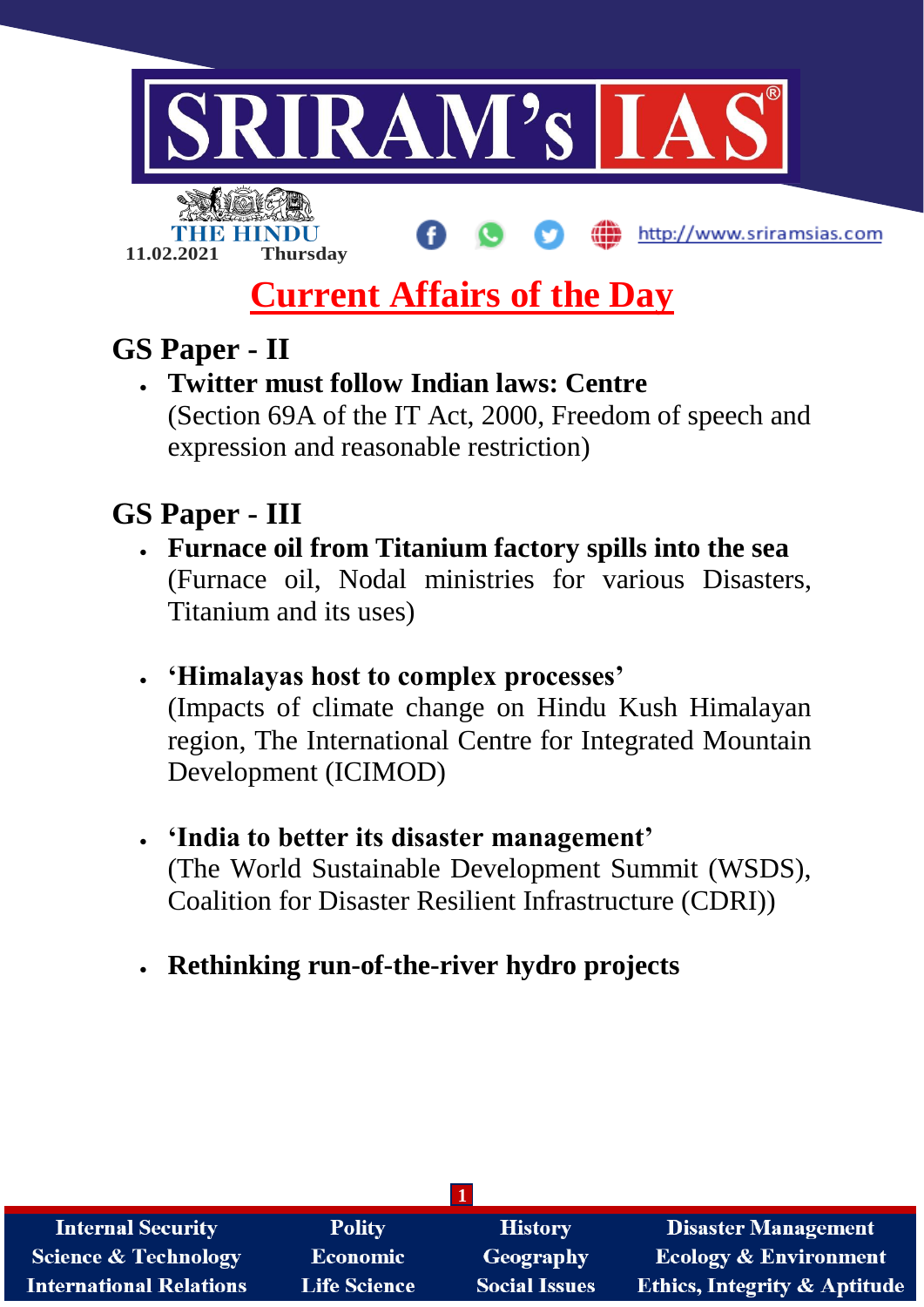

**News:** With the government and Twitter at loggerheads over issues related to content removal and freedom of expression, the Centre on Wednesday expressed "deep disappointment" over the microblogging platform's partial compliance of its orders "grudgingly" and with substantial delay.

# **Highlights:**

- 1. The Centre said while Twitter was free to formulate its own rules and guidelines, Indian laws, which are enacted by Parliament, must be followed irrespective of Twitter's own rules, according to a Ministry statement.
- 2. Twitter, however, said that no action had been taken against the accounts of news media entities, journalists, activists and politicians. To do so, we believe, would violate their fundamental right to free expression under Indian law.
- 3. The Ministry statement added that India had a robust mechanism for protection of freedom of speech and expression, freedom of expression is not absolute and it is subject to reasonable restrictions as mentioned in Article 19 (2) of the Constitution of India.
- 4. The firm has been under fire over non-compliance to block 250 accounts using hashtags related to "farmer genocide", and about 1,178 accounts that security agencies suspect are backed by Khalistani sympathisers and Pakistan.

#### **Background section 69A:**

Section 69A of the IT Act, 2000, allows the Centre to block public access to an intermediary "in the interest of sovereignty and integrity of India, defence of India, the security of the State, friendly relations with foreign states or public order or for preventing incitement to the commission of any cognisable offence relating to above".

It gives the Central government the power to block public access to any information online — whether on websites or mobile apps.

#### **Recent Uses:**

1. The government blocked 59 Chinese Apps using this law

#### **Blocking procedure**

| <b>Internal Security</b>        | <b>Polity</b>       | <b>History</b>       | <b>Disaster Management</b>              |
|---------------------------------|---------------------|----------------------|-----------------------------------------|
| <b>Science &amp; Technology</b> | Economic            | Geography            | <b>Ecology &amp; Environment</b>        |
| <b>International Relations</b>  | <b>Life Science</b> | <b>Social Issues</b> | <b>Ethics, Integrity &amp; Aptitude</b> |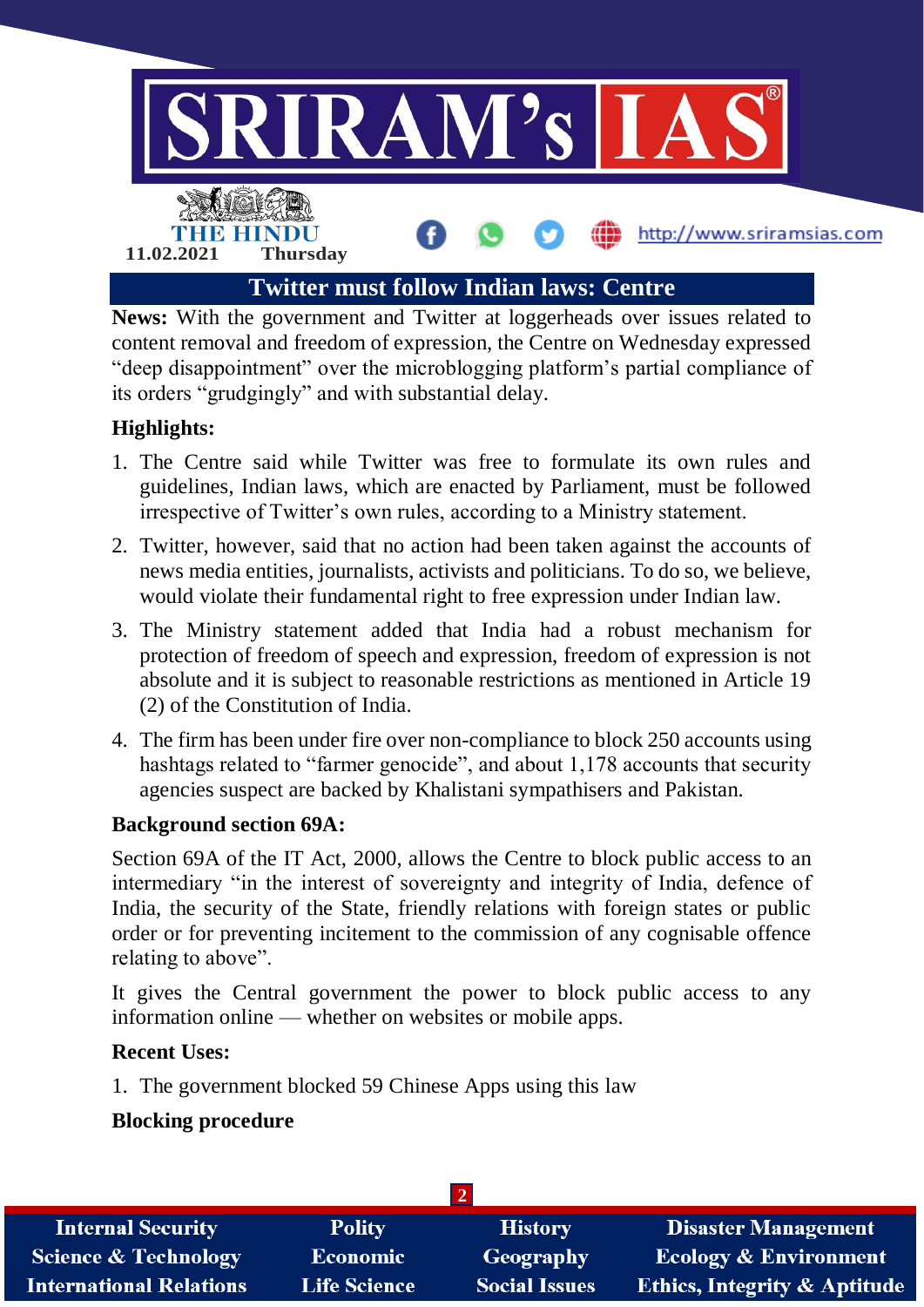

Section 69A mandates that every ministry in central, state and Union Territory governments must have a nodal officer, to receive complaints about websites that host 'offensive' content. Once **the nodal officer** sees merit in the complaint, he/she then forwards it to **a designated officer**, who chairs **a committee** to examine the grievance.

This committee includes representatives from the Ministries of Law and Justice, Home Affairs, Information and Broadcasting and the Indian Computer Emergency Response Team (CERT-In), and give the intermediary a hearing. Once this procedure is over, the designated officer can issue directions to block a website, **only** after the approval of the **secretary of the Department of Information Technology** — in ordinary circumstances.

Section 69A also makes space for an event of an **"emergency nature",** during which the designated officer examines the blocking request, and submits recommendations to the secretary of the Ministry of Electronics and Information Technology, who, as an interim measure, can issue directions to block a website. In such cases, the aggrieved party does not get a hearing.

However, within 48 hours of the interim orders being passed, the designated officer must bring the blocking request before the committee. The designated officer will then issue a notice to the website, asking its representatives to appear before the committee at a specified date and time. The website is given at least 48 hours to prepare for the hearing. The recommendation of the committee is conveyed to the IT secretary who has the final say and may approve the request. The secretary has the power to disapprove the blocking request and give directions to unblock the website. Section 69A also has a provision for **a review committee,** which meets once in two months to review directions issued to block a website. It may set aside the blocking order if the procedures in law have not been followed.

#### **In the interest of national security**

A feature of Section 69A is that it includes terms such as "security of the state, emergency nature, sovereignty and integrity of India and public order", which are common for national security determinations across Indian laws. The Section mandates strict confidentiality about complaints and action was taken. Due to the presence of this clause, Right to Information (RTI) queries are not applicable to

| <b>Internal Security</b>        | <b>Polity</b>       | <b>History</b>       | <b>Disaster Management</b>              |
|---------------------------------|---------------------|----------------------|-----------------------------------------|
| <b>Science &amp; Technology</b> | <b>Economic</b>     | Geography            | <b>Ecology &amp; Environment</b>        |
| <b>International Relations</b>  | <b>Life Science</b> | <b>Social Issues</b> | <b>Ethics, Integrity &amp; Aptitude</b> |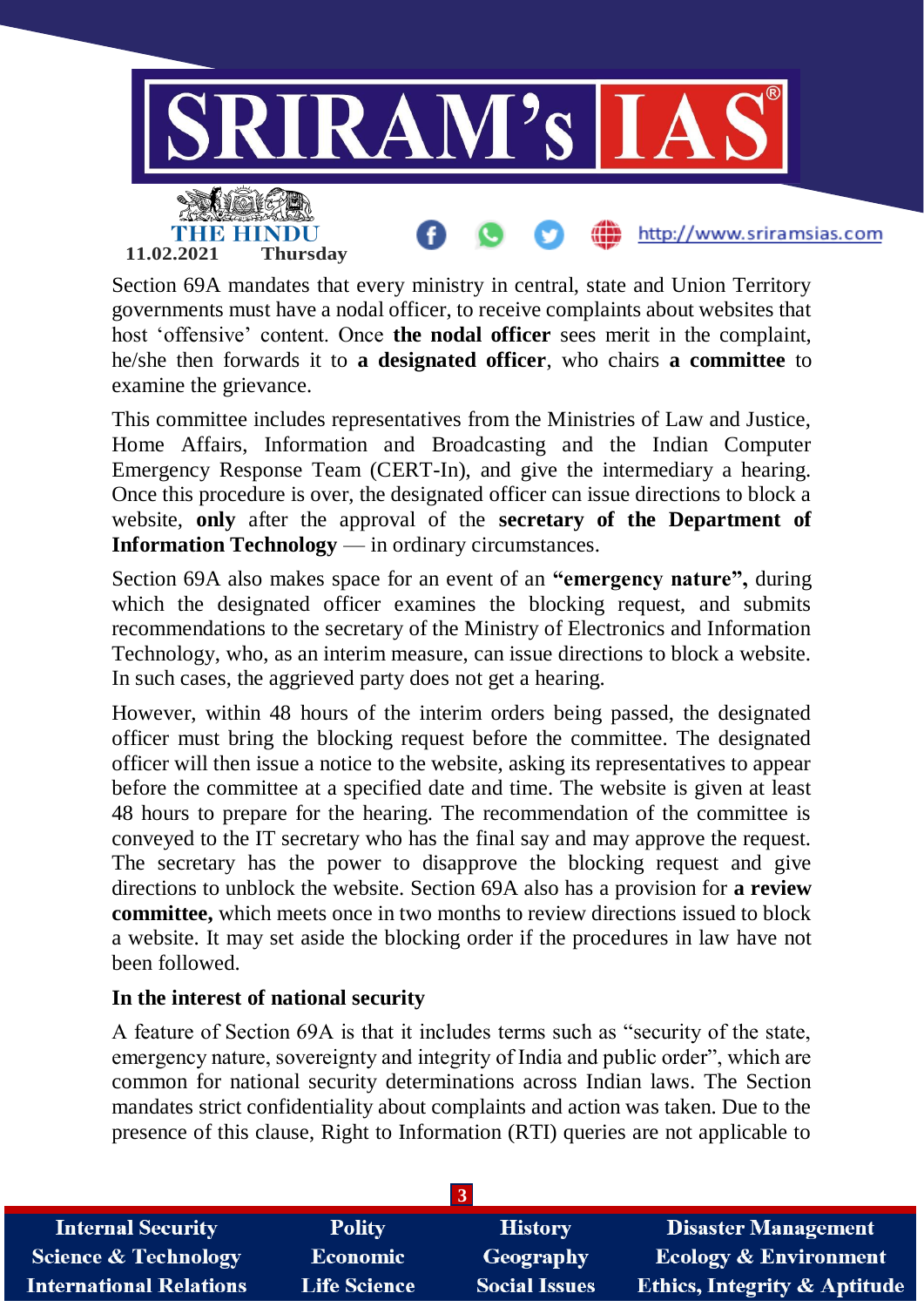

the law. Moreover, the committees to examine requests and review appeals comprise entirely members of the executive.

#### **Supreme court upheld the law**

In its 2015 judgment in the landmark Shreya Singhal v/s Union of India case, the Supreme Court of India upheld the validity of Section 69A and the extant blocking procedures. The court said that the law was constitutional and a website could be blocked only on the basis of reasoned order. The Supreme Court also emphasised that the law has sufficient safeguards under which the order can only be issued with the committee's approval to block a website after it has heard the aggrieved party. As mentioned in the Rules, in all cases, whether emergency or not, the reasons to block the website have to be recorded in writing.

#### **Freedom of speech and expression and reasonable restriction:**

Article 19(1)(a) of the Constitution of India guarantees to all its citizens the right to freedom of speech and expression. The law states that "all citizens shall have the right to freedom of speech and expression". However, Article 19(2) of the Constitution provides that this right is not absolute and 'reasonable restrictions' may be imposed on the exercise of this right for certain purposes.

Grounds contained in Article 19(2) show that they are all concerned with the national interest or in the interest of the society. The first set of grounds i.e. the sovereignty and integrity of India, the security of the State, friendly relations with foreign States and public order are all grounds referable to the national interest, whereas, the second set of grounds i.e. decency, morality, contempt of court, defamation and incitement to an offence are all concerned with the interest of the society.

# **Furnace oil from Titanium factory spills into the sea**

An emergency clean-up was launched along the coast in Kerala to mitigate the fallout of a furnace oil leak into the sea from the Kerala government undertaking Travancore Titanium Products Ltd. (TTP) at Kochuveli, near the State capital.

#### **Highlights:**

1. After the alarm was raised in the morning, the district administration declared the coastal stretches off-limits to the public and tourists for two days.

| <b>Internal Security</b>        | <b>Polity</b>       | <b>History</b>       | <b>Disaster Management</b>              |
|---------------------------------|---------------------|----------------------|-----------------------------------------|
| <b>Science &amp; Technology</b> | <b>Economic</b>     | Geography            | <b>Ecology &amp; Environment</b>        |
| <b>International Relations</b>  | <b>Life Science</b> | <b>Social Issues</b> | <b>Ethics, Integrity &amp; Aptitude</b> |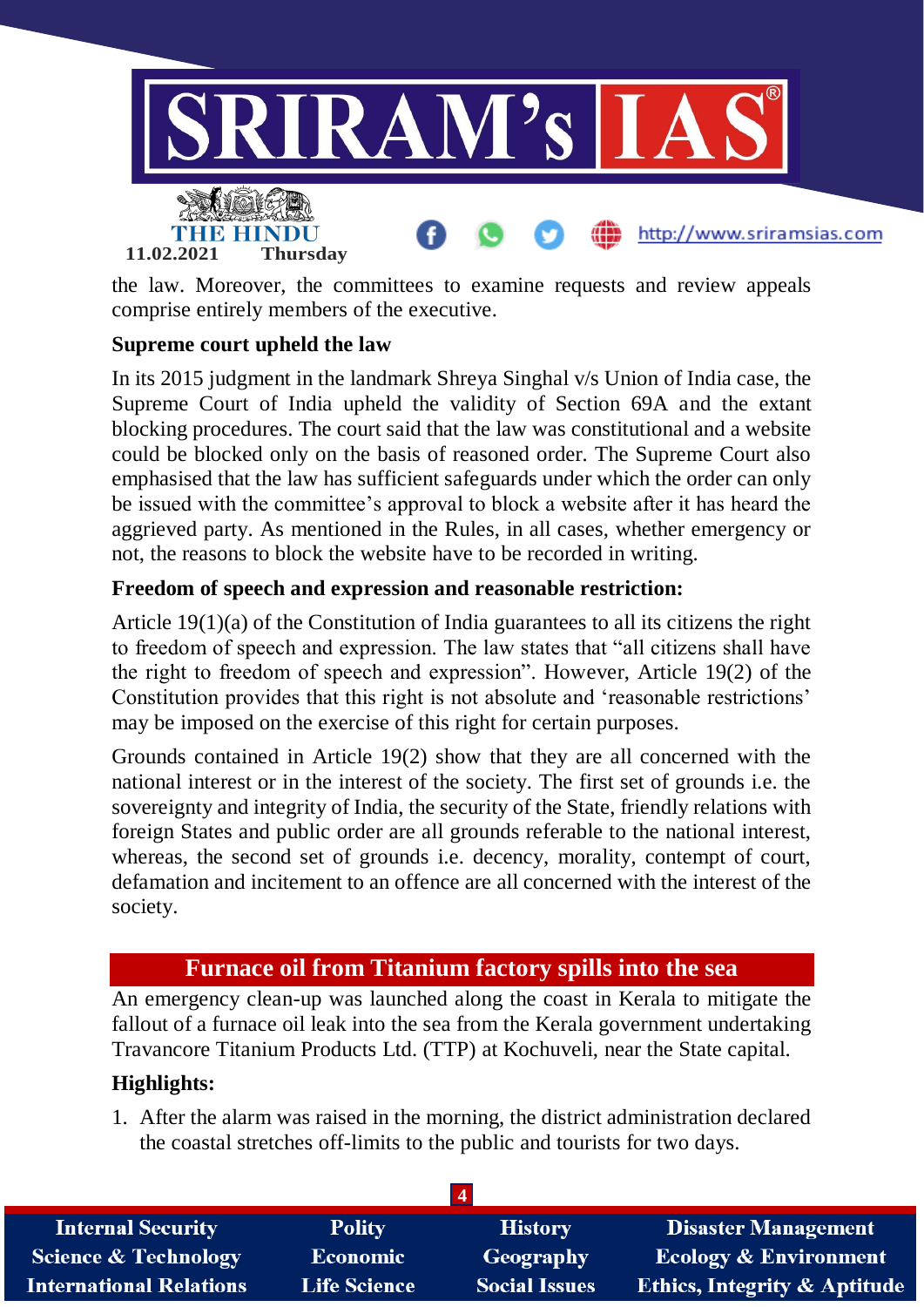

- 2. Fishing activities along these regions also stand banned as a precautionary measure.
- 3. Locals, largely comprising the fishing community, expressed outrage over the oil leak, blaming the TTP for negligence. They alleged that the oil leak would have a prolonged impact on marine resources, and consequently, their livelihood.
- 4. The Coast Guard is closely monitoring the situation using a ship and a Dornier aircraft.

#### **Background:**

The Indian Coast Guard, part of the Ministry of Defence, is the designated national authority for oil spill response in Indian waters under the National Oil Spill-Disaster Contingency Plan (NOS-DCP) promulgated in 1996 and last updated in 2014.

# Nodal Ministry for Management / Mitigation of Different Disasters

|              | <b>Disaster</b>                                      | <b>Nodal Ministry/ Department</b>                            |
|--------------|------------------------------------------------------|--------------------------------------------------------------|
| $\mathbf{1}$ | Biological                                           | Min. of Health and Family Welfare (MoHFW)                    |
| 2            | Chemical and Industrial                              | Min. of Environment, Forest sand Climate Change<br>(MoEFCC)  |
| 3            | <b>Civil Aviation Accidents</b>                      | Min. of Civil Aviation (MoCA)                                |
| 4            | Cyclone/Tornado                                      | Min. of Earth Sciences (MoES)                                |
| 5            | Tsunami                                              | Min. of Earth Sciences (MoES)                                |
| 6            | Drought/Hailstorm/Cold Wave and<br>Frost/Pest Attack | Min. of Agriculture and Farmers Welfare (MoAFW)              |
| 7            | Earthquake                                           | Min. of Earth Sciences (MoES)                                |
| 8            | Flood                                                | Min. of Water Resources (MoWR)                               |
| 9            | <b>Forest Fire</b>                                   | Min. of Environment, Forests, and Climate Change<br>(MoEFCC) |
| 10           | Landslides                                           | Min. of Mines (MoM)                                          |
| 11           | Avalanche                                            | Min. of Defence (MoD)                                        |
| 12           | Nuclear and Radiological Emergencies                 | Dept. of Atomic Energy (DAE)                                 |
| 13           | Rail Accidents                                       | Min. of Railways (MoR)                                       |
| 14           | Road Accidents                                       | Min. of Road Transport and Highways (MoRTH)                  |
| 15           | Urban Floods                                         | Min. of Urban Development (MoUD)                             |

**Internal Security Science & Technology International Relations** 

**Polity Economic Life Science** 

**History** Geography

**Social Issues** 

**5**

**Disaster Management Ecology & Environment** Ethics, Integrity & Aptitude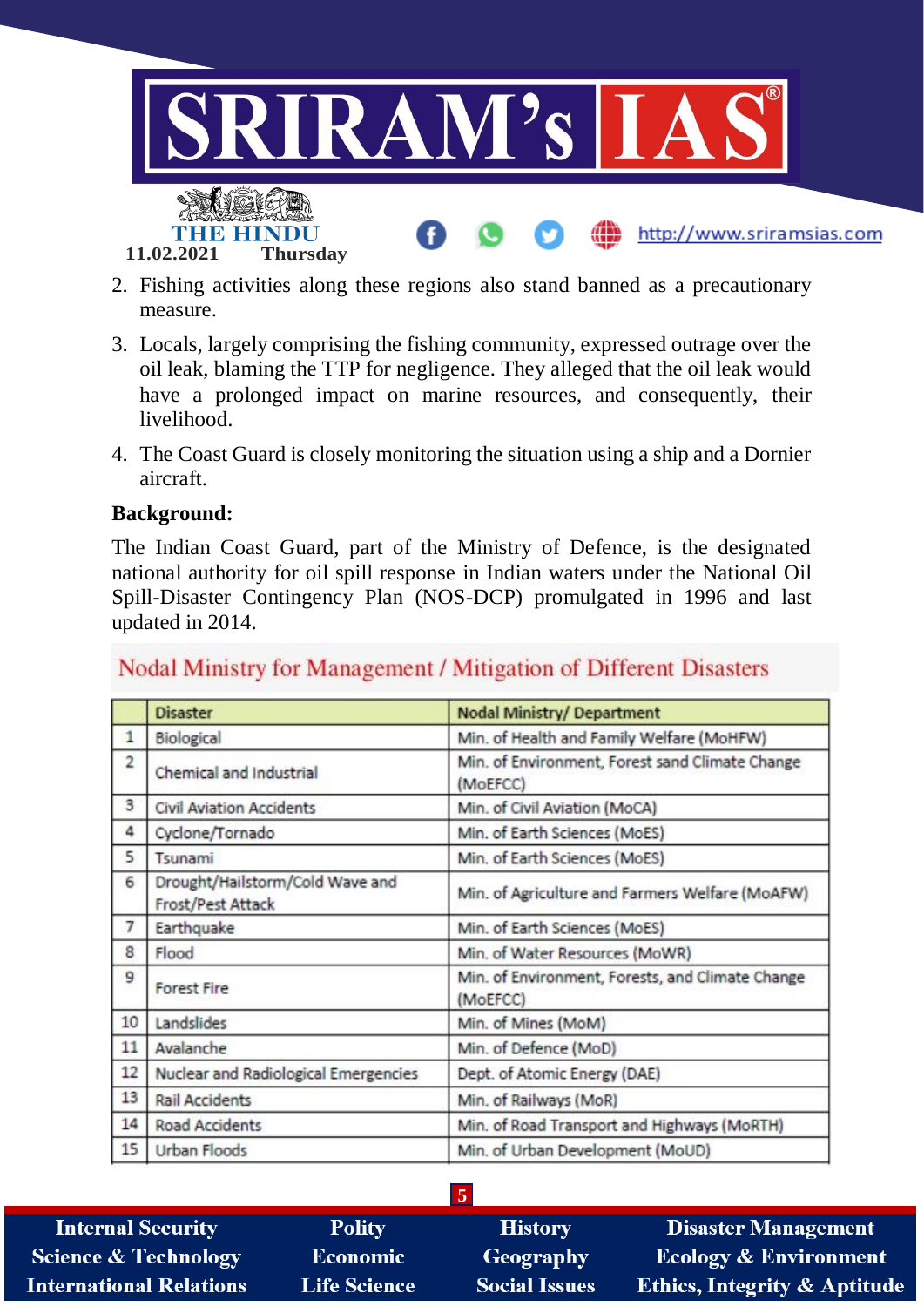

#### **What is Furnace oil?**

Furnace Oil is one of the cheapest fuels available for industrial use. It is a byproduct of petroleum refineries. While processing the CRUD Oil, FO (Furnace Oil ) is one of the products along with other petroleum fuels like HSD, Petrol etc. Furnace oil, also called fuel oil, is consisting mainly of residues from crude-oil distillation. It is used primarily for steam boilers in power plants, aboard ships, and in industrial plants.

Uses of Furnace Oil are:

- 1. As fuel for Power Generation in DG Sets
- 2. As fuel for Boilers/ Furnaces/ Air preheater/ Any other Heaters
- 3. Fuel for Bunkering
- 4. Fuel/ Feedstock in Fertilizer Plants
- 5. The furnaces which are used mainly for heating or pre-heating a large quantity of metal, are the main users of FO.

#### **Titanium (Ti)**

- 1. Titanium, a metal as strong as steel but much lighter, is resistant to extreme temperatures and corrosion. It is of great use in aeronautics, defence and atomic energy. India has 30% of the world's reserves of titanium (third largest in the world), said to be the metal of the future.
- 2. However, the raw material for aerospace-grade Titanium alloys with high purity Titanium sponge (min. 99.7% Titanium) was being imported from countries like Russia, Japan and China despite the fact that India is endowed with the third largest reserve of Titanium bearing minerals.
- 3. ISRO took the initiative to set up a Titanium Sponge Plant (TSP) in Kerala in the country to meet the requirements in strategic areas. With this, India has become the seventh country in the world producing Titanium sponge commercially.
- 4. The plant in India is the only one in the world which can undertake all the different activities of manufacturing aerospace-grade titanium sponge under one roof. The material is an alloy product which is produced through the Kroll process which includes leaching or heated vacuum distillation to make the metal almost 99.7% pure.

| <b>Internal Security</b>        | <b>Polity</b>       | <b>History</b>       | <b>Disaster Management</b>              |
|---------------------------------|---------------------|----------------------|-----------------------------------------|
| <b>Science &amp; Technology</b> | <b>Economic</b>     | Geography            | <b>Ecology &amp; Environment</b>        |
| <b>International Relations</b>  | <b>Life Science</b> | <b>Social Issues</b> | <b>Ethics, Integrity &amp; Aptitude</b> |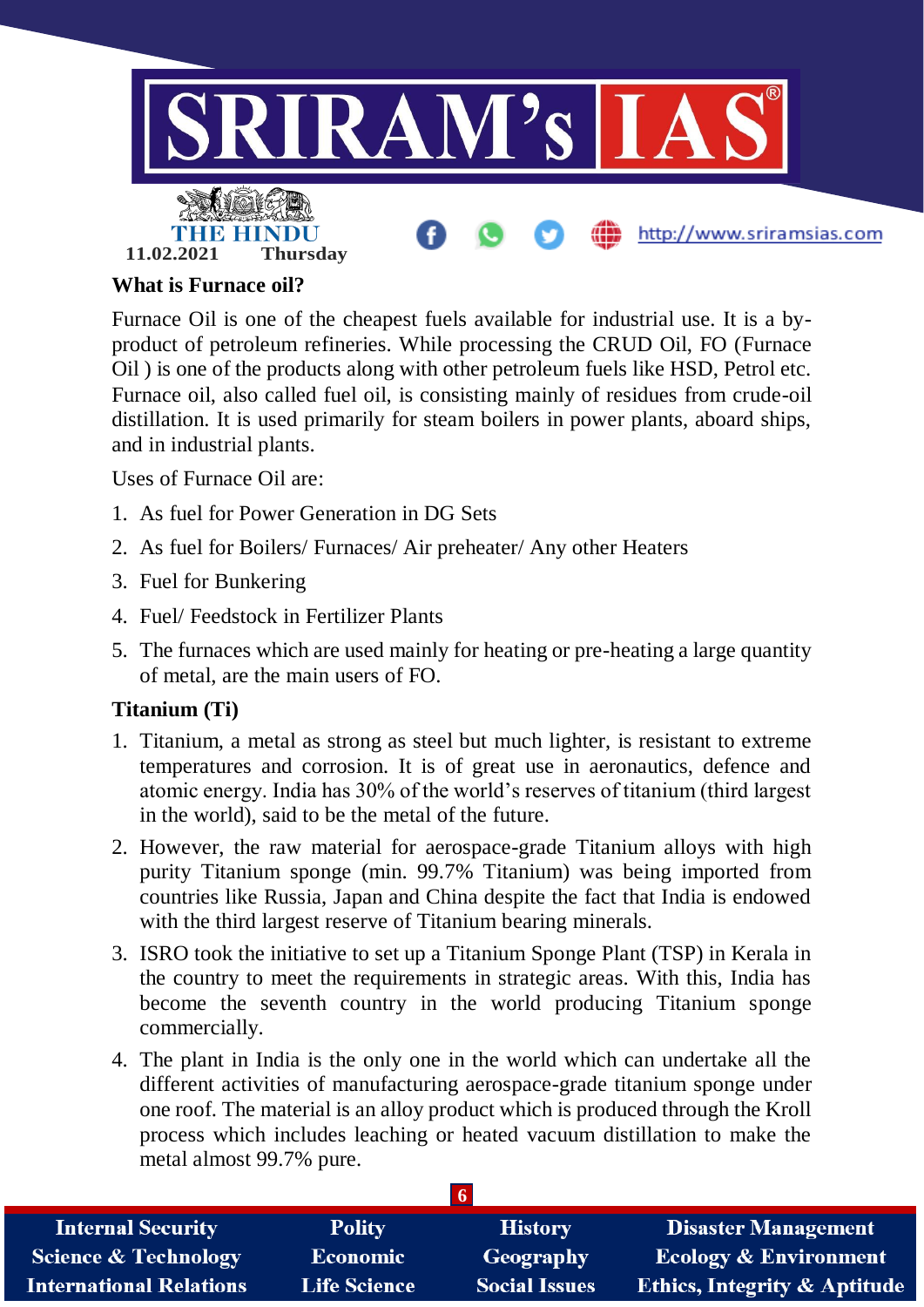

5. The tsunami that hit south India in 2004 brought with it tons of titanium ore from the depths of the ocean. Titanium - Usually produced from placer deposits on river banks and beeches, the ore minerals are rutile, ilmenite, and leucoxene.

# **'Himalayas host to complex processes'**

**Bottom Line:** Our knowledge of glaciers is limited and inadequate.

#### **Cause of floods**

On February 7, a flash flood hurtled down in Chamoli, Uttarakhand killing many and destroying two hydropower projects. The trigger for the floods is believed to be either a glacial lake being breached or a broken mountain peak falling on a glacier.

Scientists are about 90% certain that this was caused by a combination of a large piece of rock, possibly from a mountain peak, breaking off. It fell on a hanging glacier, probably perched off a cliff. The impact from the falling rock broke the glacier causing landslides, flooding and deluge. This was different from a situation like Kedarnath in 2013. There, multiple cloudbursts in June led to a torrent of snow and water that resulted in a flash flood.

#### **The Himalayas need constant monitoring**

- 1. This is still to be determined. What is likely is that this is a result of decades of freezing and thawing that would have led to weaknesses and cracks forking in those mountain structures.
- 2. It was not a sudden event, and this underlines the reasons why we need to keep monitoring the Himalayas.
- 3. They are fragile and host to several complex processes that need to be monitored. Global warming contributes to the weakening of the glaciers.

#### **Background:**

# **Full coverage: Impacts of climate change on Hindu Kush Himalayan region (The Third Pole)**

The International Centre for Integrated Mountain Development (ICIMOD) assessed the ecologically important but fragile region for the very first time. Here's all you need to know about it

| <b>Internal Security</b>        | <b>Polity</b>       | <b>History</b>       | <b>Disaster Management</b>              |
|---------------------------------|---------------------|----------------------|-----------------------------------------|
| <b>Science &amp; Technology</b> | <b>Economic</b>     | Geography            | <b>Ecology &amp; Environment</b>        |
| <b>International Relations</b>  | <b>Life Science</b> | <b>Social Issues</b> | <b>Ethics, Integrity &amp; Aptitude</b> |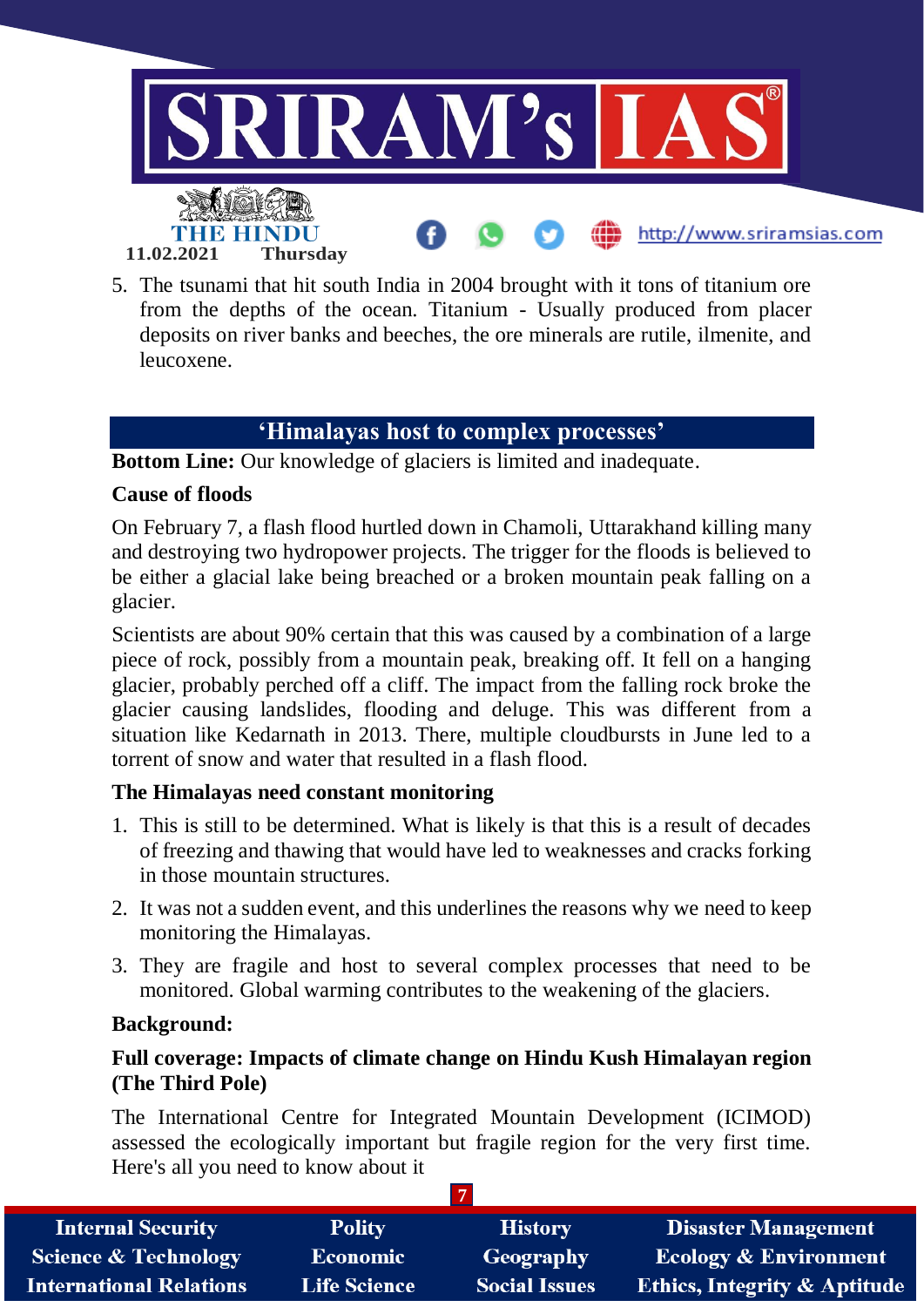

- 1. Hindu Kush Himalayan region warming faster than the global average
- 2. Number of glaciers in the Hindu Kush Himalayan region is rising
- 3. Besides global warming, pollution also impacts glaciers

**Hindu Kush Himalayan region warming faster than the global average**



The Hindu Kush Himalayan (HKH) region also known as the Third Pole— spread over 3,500 square kilometres across eight countries including India, Nepal and China — is warming faster than the global average. The HKH region — part of the Third Pole due to its largest permanent snow cover after the North and South poles — sustains the livelihoods of 240 million people living in the mountains and hills. It also houses the origin of 10 river basins that include the Ganga, Brahmaputra and the Mekong. Some 1.5 billion people depend on these basins for sustenance.

The assessment establishes HKH region firstly as an incredibly important asset for Asia and the world. It is a key source of water, energy, carbon stocks, as well

| <b>Internal Security</b>        | <b>Polity</b>       | <b>History</b>       | <b>Disaster Management</b>              |
|---------------------------------|---------------------|----------------------|-----------------------------------------|
| <b>Science &amp; Technology</b> | <b>Economic</b>     | Geography            | <b>Ecology &amp; Environment</b>        |
| <b>International Relations</b>  | <b>Life Science</b> | <b>Social Issues</b> | <b>Ethics, Integrity &amp; Aptitude</b> |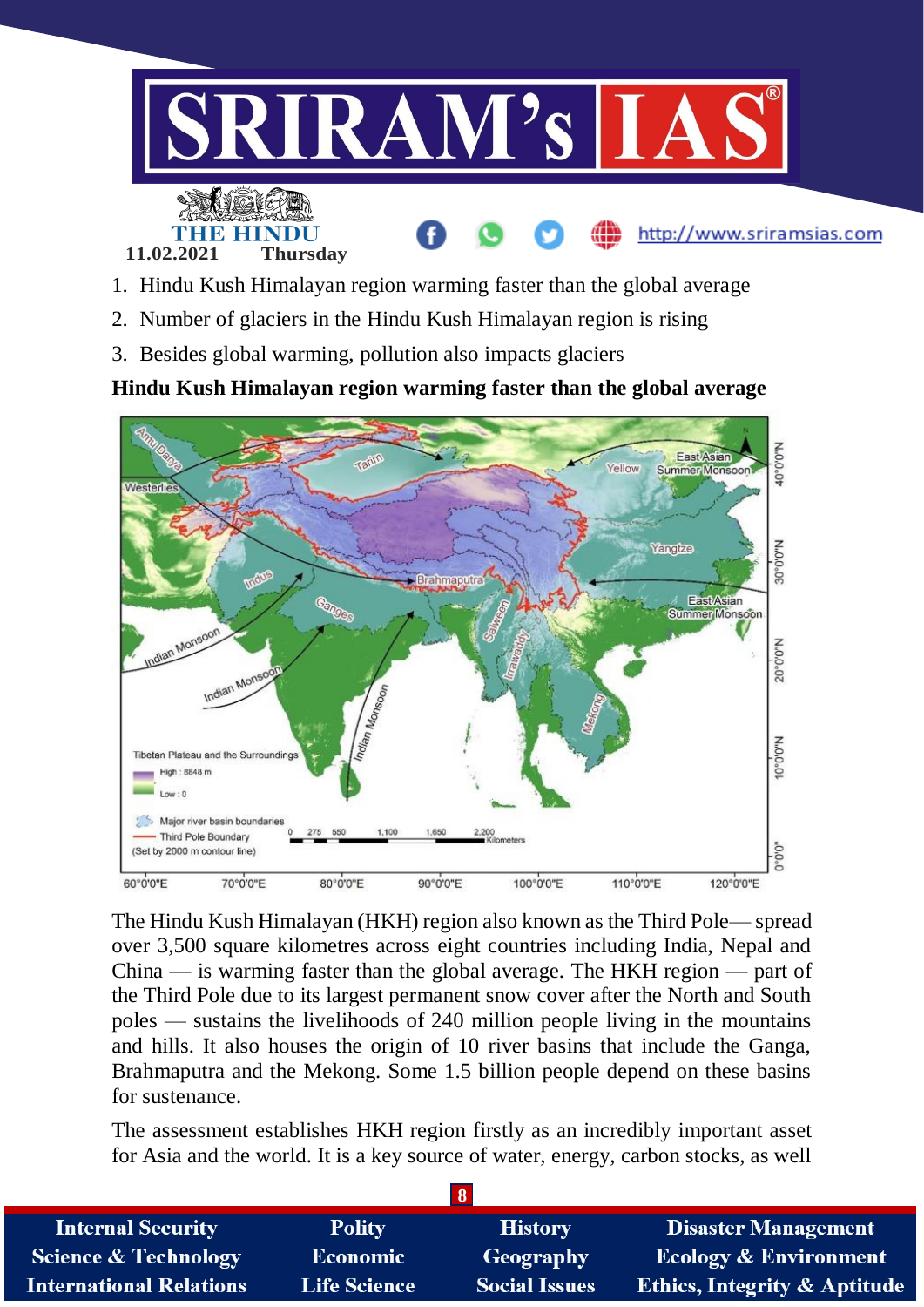

as rich biodiversity. For example, the rivers starting from HKH are home to about 2 billion people, with 500 GW of hydropower potential.

Mountains are warming up faster than the global averages. Even if we could limit global warming to 1.5 degrees Celsius, mountain temperatures would rise above 2 degrees Celsius, and if current trends continue temperatures could go up by 4 to 6 degrees Celsius. Although the climate of the region has changed significantly in the past, it is projected to change more dramatically in the near future. In 1998- 2014, when global warming slowed down, this region continued to warm.

# **Impact of unusual warming in the HKH**

- 1. Warming may be good news for agriculture. The length of the growing season has increased by 4.25 days per decade — a positive change for agriculture.
- 2. Warming in the HKH region has ramifications for the global climate. **This region is a heat source in summer and a heat sink in winter.** Along with the Tibetan Plateau, this influences the Indian summer monsoon.
- 3. So, any changes in this region would have a bearing on the monsoon itself that already shows signs of changes in spread and distribution.
- 4. Such large warming could trigger a multitude of biophysical and socioeconomic impacts, such as biodiversity loss, increased glacial melting, and less predictable water availability—all of which will impact livelihoods and well-being in the HKH.
- 5. Faster snow and glacier melting due to warming is already manifesting in the formation of glacial lakes. Glacial lake outburst floods (GLOF) are becoming frequent and causing huge casualties and loss to local infrastructures.
- 6. Glaciers in HKH have been retreating faster, and consistently causing greater water flows in rivers. In Tibetan Plateau, river runoff has increased by 5.5%. Most of the lakes in high altitudes have also reported water level rise by 0.2 m/year besides their surface areas expanding.

# **Number of glaciers in the Hindu Kush Himalayan region is rising**

1. The increase in the number of glaciers is primarily due to glacier fragmentation — that big ones are splitting into smaller ones. And this is happening due to consistent loss in areas the glaciers occupy.

| <b>Internal Security</b>        | <b>Polity</b>       | <b>History</b>       | Disaster Management                     |
|---------------------------------|---------------------|----------------------|-----------------------------------------|
| <b>Science &amp; Technology</b> | <b>Economic</b>     | Geography            | <b>Ecology &amp; Environment</b>        |
| <b>International Relations</b>  | <b>Life Science</b> | <b>Social Issues</b> | <b>Ethics, Integrity &amp; Aptitude</b> |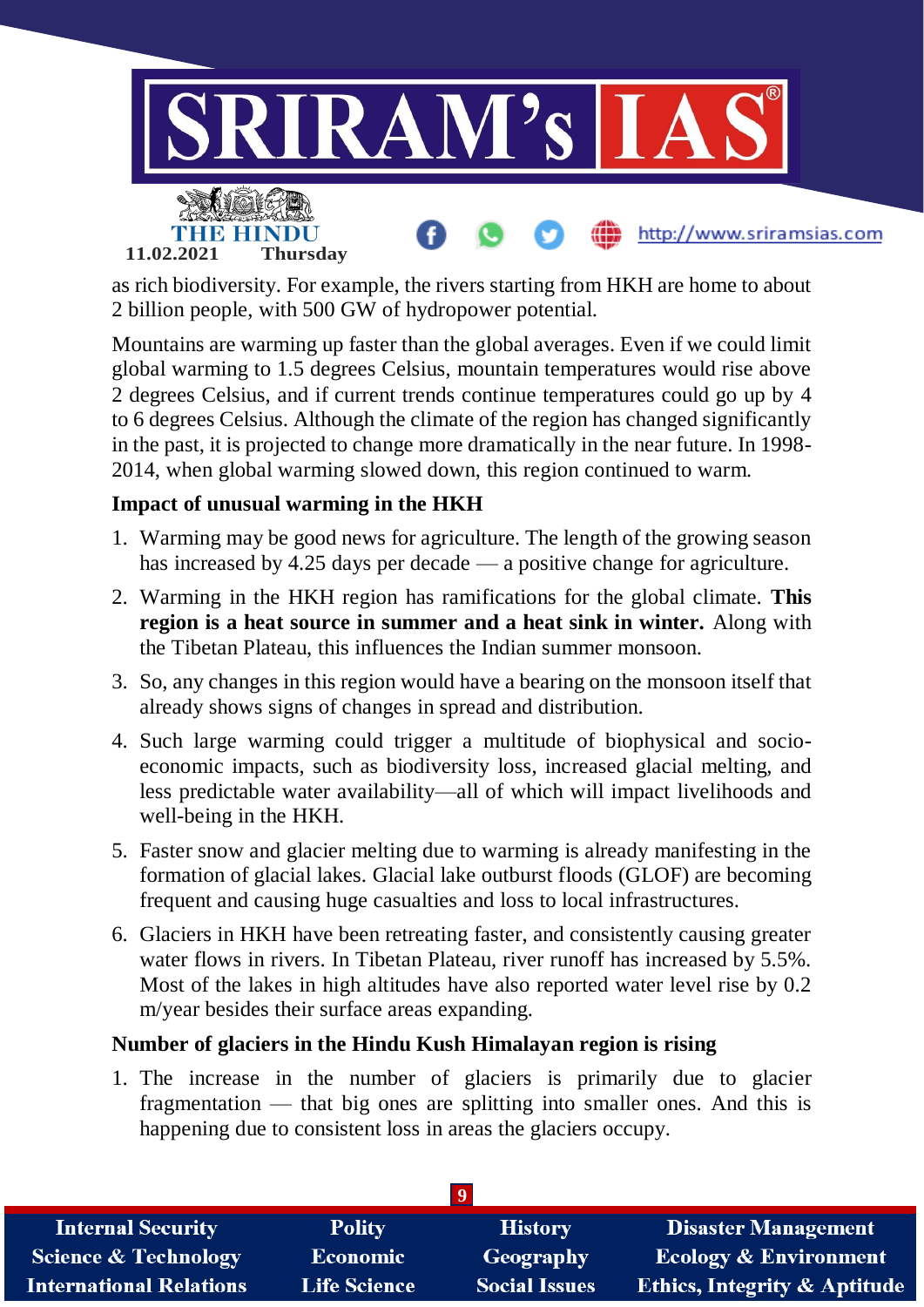

- 2. According to ICIMOD's assessment, in a 1.5 degree Celsius world, about a third of glaciers in HKH region will disappear by 2100, and under the current emission scenario, the region will lose two-third of glacier volumes.
- 3. Overall, snowfall and accumulation have been coming down in this region. Since 2000, the snow-covered area of HKH has reported a decline.

#### **Besides global warming, pollution also impacts glaciers**

- 1. The region is under threat from climate change plus a host of other changes including ecosystem degradation, outmigration, and air pollution.
- 2. Many major cities in and near the HKH have annual average PM2.5 concentrations almost 10 times higher than WHO guidelines. In addition to negative health impacts, this also adds to glacier melt.

# **The International Centre for Integrated Mountain Development (ICIMOD)**

The International Centre for Integrated Mountain Development (ICIMOD) is an intergovernmental knowledge and learning centre working on behalf of the people of the Hindu Kush Himalaya (HKH). The organization is based in Kathmandu, Nepal, set up by and works in eight regional member countries – Afghanistan, Bangladesh, Bhutan, China, India, Myanmar, Nepal, and Pakistan

# **'India to better its disaster management'**

Prime Minister inaugurated the World Sustainable Development Summit, 2021, organised by The Energy Resources Institute, in Delhi.

#### **Highlights:**

- 1. We must enhance our disaster management capabilities. The way to do this is to improve our human resources as well as technology," he said.
- 2. India is part of the Coalition for Disaster Resilient Infrastructure (CDRI). We are working in this direction. We are working towards whatever needs to be done to achieve this. Our human-centric approach could act as a force multiplier to achieve this," the PM said.

#### **About CDRI:**

It is a partnership of national governments, UN agencies and programmes, multilateral development banks, financing mechanisms, private sector, and

| <b>Internal Security</b>        | <b>Polity</b>       | <b>History</b>       | <b>Disaster Management</b>              |
|---------------------------------|---------------------|----------------------|-----------------------------------------|
| <b>Science &amp; Technology</b> | <b>Economic</b>     | Geography            | <b>Ecology &amp; Environment</b>        |
| <b>International Relations</b>  | <b>Life Science</b> | <b>Social Issues</b> | <b>Ethics, Integrity &amp; Aptitude</b> |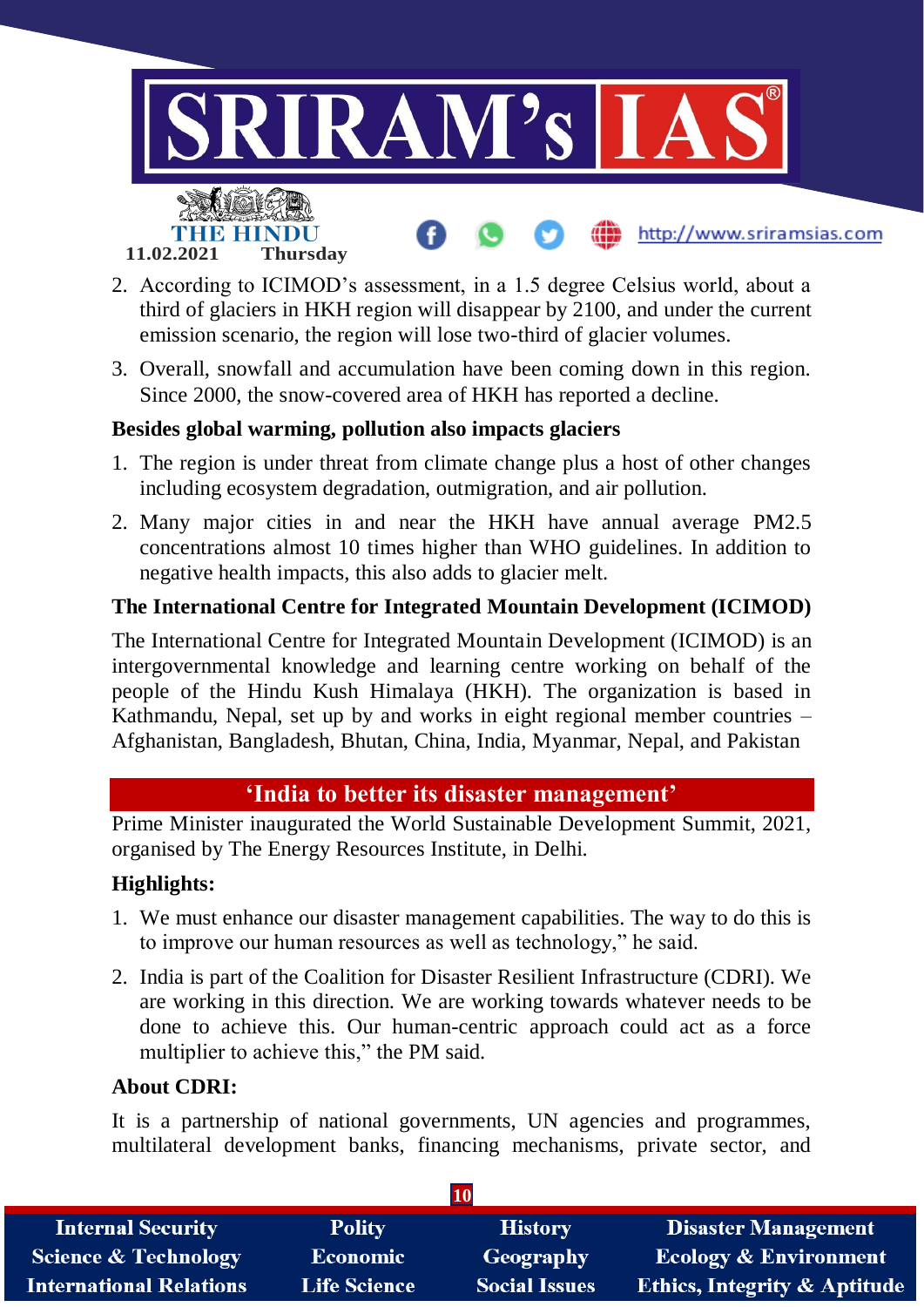

knowledge institutions will promote the resilience of new and existing infrastructure systems to climate and disaster risks, thereby ensuring sustainable development. It is headquartered in New Delhi.

CDRI thus aims to enable the achievement of objectives of expanding universal access to basic services and enabling prosperity as enshrined in the Sustainable Development Goals, while also working at the intersection of the Sendai Framework for Disaster Risk Reduction and the Paris Climate Agreement.

Established as a platform for generating and exchanging knowledge, CDRI will conduct country-specific and global activities. CDRI will provide member countries technical support and capacity development, research and knowledge management, and advocacy and partnerships to facilitate and encourage investment in disaster-resilient infrastructure systems.

Prime Minister of India, Shri Narendra Modi announced the global Coalition for Disaster Resilient Infrastructure (CDRI), at the UN Climate Action Summit 2019 held in New York City, USA, on September 23, 2019.

# **The World Sustainable Development Summit (WSDS)**

The World Sustainable Development Summit (WSDS) is the annual flagship event of The Energy and Resources Institute (TERI). Instituted in 2001, the Summit series has marked 20 years in its journey of making 'sustainable development' a globally shared goal.

Over the years, the Summit platform has brought together thought leaders, heads of state and government, scholars, corporates, youth groups, and civil society representatives from across the world. The Summit series has established itself as a responsible and effective platform for mobilizing opinion-makers to identify and advance pioneering actions to address some of the most relevant issues concerning sustainable development.

Perhaps the only Summit on global issues, taking place in the developing world, WSDS now strives to provide long-term solutions for the benefit of global communities by assembling the world's most enlightened leaders and thinkers on a single platform.

| <b>Internal Security</b>        | <b>Polity</b>       | <b>History</b>       | <b>Disaster Management</b>              |
|---------------------------------|---------------------|----------------------|-----------------------------------------|
| <b>Science &amp; Technology</b> | Economic            | Geography            | <b>Ecology &amp; Environment</b>        |
| <b>International Relations</b>  | <b>Life Science</b> | <b>Social Issues</b> | <b>Ethics, Integrity &amp; Aptitude</b> |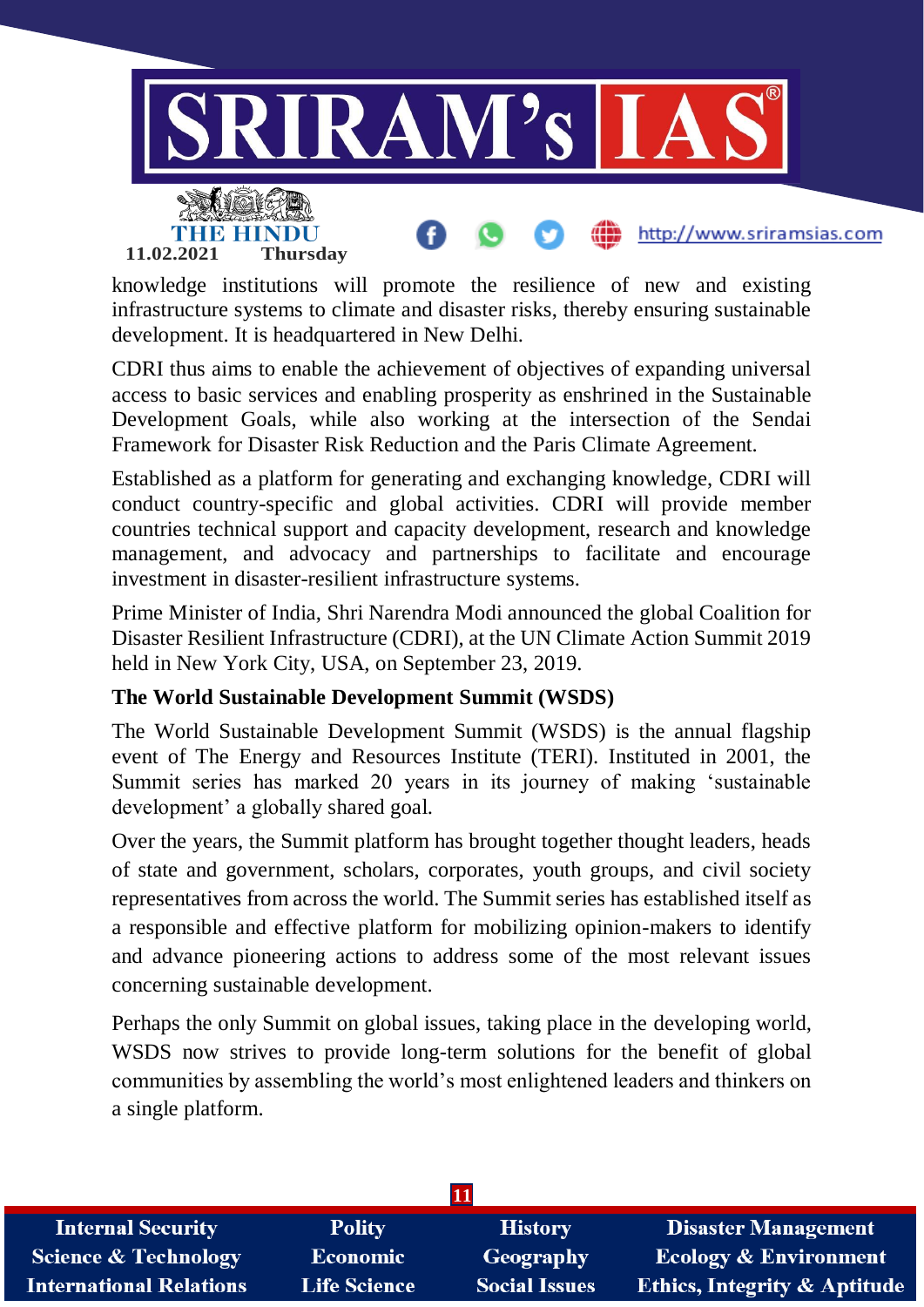

**Bottom Line:** We recognise hydropower is a low-emission energy source, but by design, these projects are not environmentally benign.

# **Run-of-the-river**

ROR projects are seen as a "green" alternative to high-dam hydropower projects such as the Tehri Hydropower Project. This is because a ROR dam diverts the river flow in a controlled environment to generate electricity and sends the water back to the river, whereas a high-dam project stores river water in a reservoir.

# **Problems:**

- 1. One, ROR projects are not green. This is because the river water is diverted for power generation, and this destroys the riverine ecology. The blasting and tunnelling that happens while building a dam dry up mountain springs, which provide water for drinking and agriculture.
- 2. Dams led to so many landslides in the region that villagers practically have no roads left. Access to villages has become a nightmare.
- 3. Second, due processes for clearance of the project are often not followed. People are often under pressure to give their nod for the project, but it is not an informed choice since they do not have adequate information about its impact on the environment and their lives.
- 4. Third, the fragility of the Himalayas and earthquakes, landslides and other climatic events and disasters severely impact the dam and the people.
- 5. The Supreme Court directed the environment ministry not to clear hydropower projects in Uttarakhand, expressing concern about their proliferation and impact on the Bhagirathi and Alaknanda.
- 6. The cumulative impact of those project components like dams, tunnels, blasting, powerhouse, muck disposal, mining, deforestation etc on the ecosystem, is yet to be scientifically examined.

# **IPCC report on climate change and High Mountains**

There is no doubt that the glacial avalanche in Chamoli Uttarakhand that destroyed everything in its wake was climate-induced. Over the years, numerous reports of the Intergovernmental Panel on Climate Change (IPCC) — including

| <b>Internal Security</b>        | <b>Polity</b>       | <b>History</b>       | <b>Disaster Management</b>              |
|---------------------------------|---------------------|----------------------|-----------------------------------------|
| <b>Science &amp; Technology</b> | <b>Economic</b>     | Geography            | <b>Ecology &amp; Environment</b>        |
| <b>International Relations</b>  | <b>Life Science</b> | <b>Social Issues</b> | <b>Ethics, Integrity &amp; Aptitude</b> |